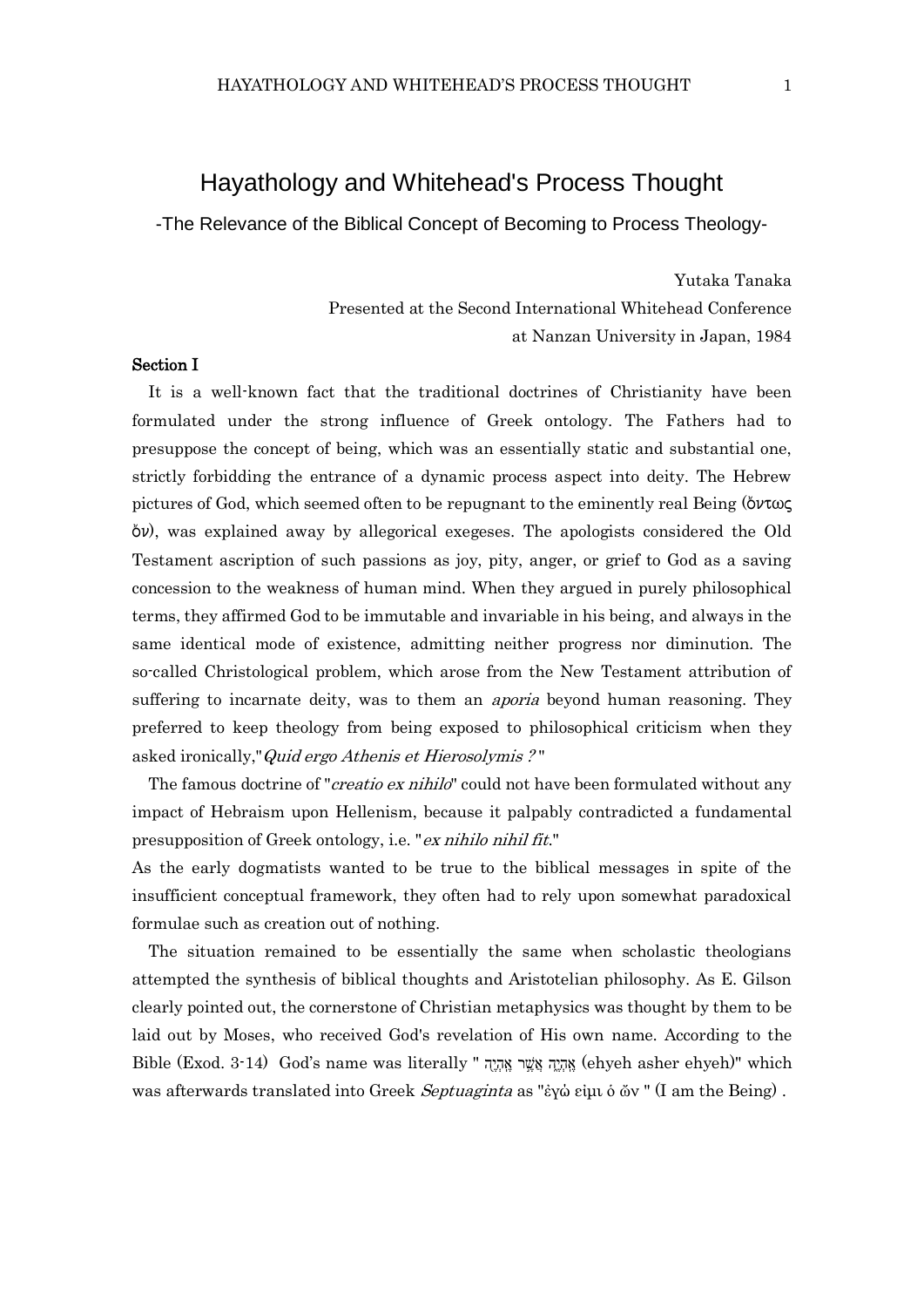As the very name of God was identified with the Being itself, the quest for God became a philosophical inquiry after the real Being, which Aristotle had considered as the chief concern of his metaphysics.

The text of Exodus however, presupposes the concept of "הָיָה (hayah)" which is the original of the verb "אֶהֵיֶה" (ehyeh)" in God's name. According to the Old Testament hermeneutics (cf. Boman) the Hebrew verb contains a unified meaning of Being, Becoming, and Effecting, while the corresponding term "  $\delta v$  " in Greek translation excludes any trace of change of becoming from the self-sufficient Being. The static and substantial view of Being was characteristic for Aristotle's philosophy as well as Plato's. The dynamic aspect of God had to be ignored under their influences because He was considered as the absolute substance , or the unmoved mover. The biblical God, however, cannot stand aloof from the historical process of the world. He is essentially related with the fate of mankind as if the Bible were a book of God's antholopology rather than Man's theology. (cf. Heschel ) The culmination of God's concern for men was shown in Christ's incarnation and suffering, which was always a stumbling block to the Hellenistic mind, because such ideas were repugnant to the absolute being of God. If we want to explicate God's immanence in Christ as well as Christ's immanence in God, we need some other conceptual frameworks than Greek one. Historically speaking , the doctrine of trinity was invented to satisfy that need. It was notoriously a difficult one, because the formulation of trinity was borrowed from the neo-Platonism while its content was totally alien to Greek thoughts.

What the present author intends is a project of metaphysics, which is based upon the concept of "הָיָה" (hayah)". In comparison with Greek ontology it may well be called "hayathology" after the late Prof. Tetsutaro Ariga(有賀鐵太郎), as he used this term in his studies of historical theology. Hayathology aims at the reconstruction of Christian philosophy. It uses the results of comparative researches between Hebrew and Greek thoughts, and undertakes a difficult task of synthesis between them in a different manner from that of medieval scholastics.

The purpose of this paper is to provide a preamble to hayathology as an immanent criticism of Greek ontology. The following mainly consists of (1) a critical consideration of ontological problems, especially the status of Forms and Matter as conceived by Plato and Aristotle, and (2) an examination of Whitehead's process thought, especially of his doctrines about eternal objects and actual entities, creativity, of his elimination of materialism and of his doctrine of mutual immanence.

Whitehead's system is treated by the present author as a precursor of hayathology because it gives us many suggestions about how to go beyond the limits of Greek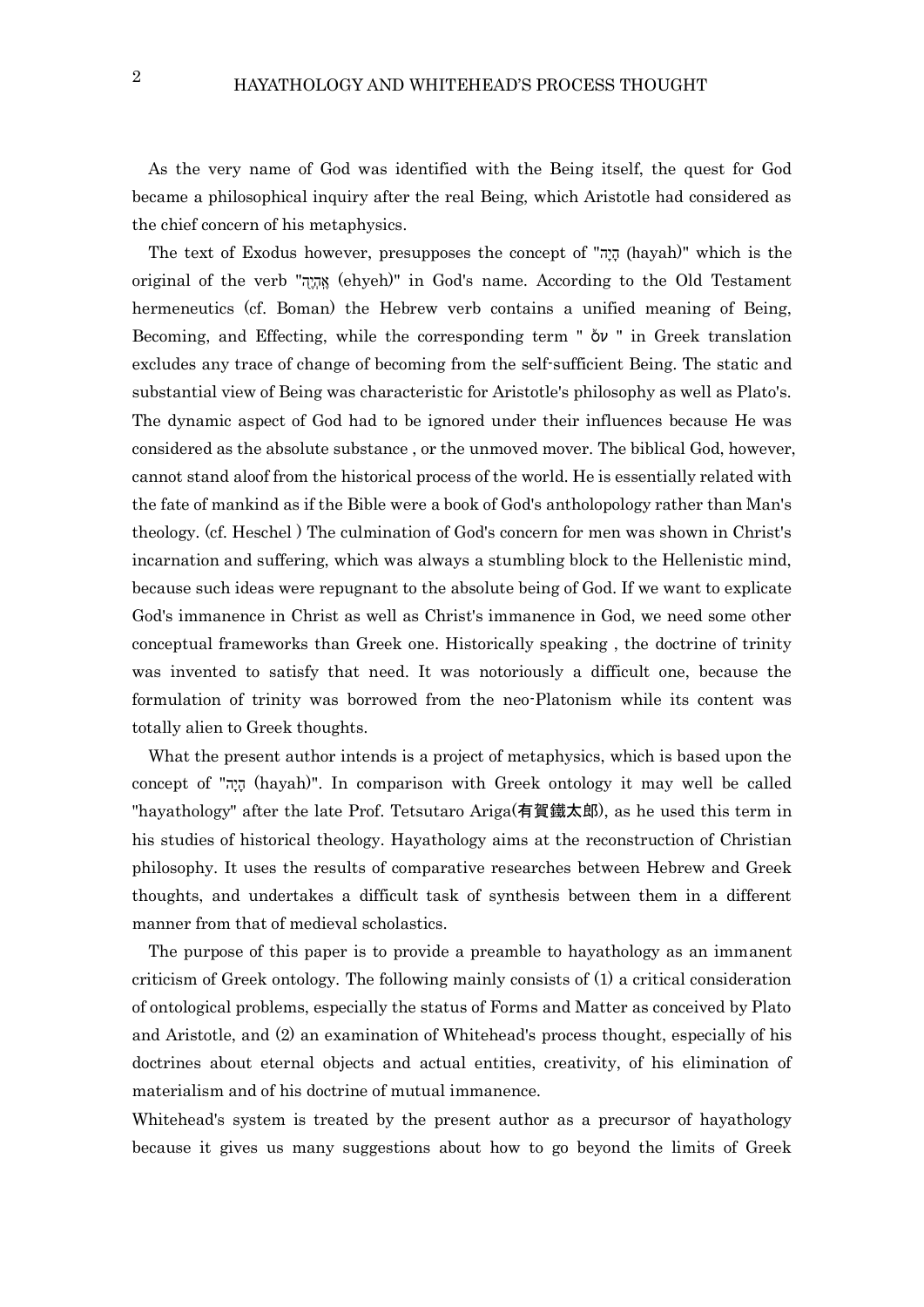ontology. The examination of Whitehead's process thought will show us that there are many similarities between his conception of reality and the implicit metaphysics of the Bible. Contrary to a wide spread view of Christianity, the Bible has no dualism of body and mind, no doctrines about soul's immortality, and no principle of the other world. What the Bible deals with is *this* world as standing in relation to God and not with the divine nature or essence in isolation from the world. The above features are also found in Whitehead's philosophy, which can be interpreted as a transformation of Platonism to the thoroughgoing realism.

#### Section II

According to Whitehead, the history of European philosophy merely consists of Plato's footnotes. (PR39) His imagination is so great that he can anticipate almost every school of philosophical thought. Perhaps the most influential doctrine of Platonism may be found in the middle dialogues of his development, i.e. the theory of Forms and the soul's immortality.

In the Phaedo (64a) the whole concern of philosophy is summed up as the practice of death, i.e. the denial of this world. The soul sincerely thirsts for the separation from the body because it dwells in the body as the result of fall. It needs an ascetic training through philosophy in order to escape from the cycle of metempsychosis. To Platonism the material world is not the true reality, but merely the place from which the philosopher must flee as soon as possible. (cf.Theaet.176a) If we compare this other-worldliness with the biblical idea of salvation, the difference between them is clear.

In the biblical anthropology we find no dichotomy of mind and body; the term soul  $(\psi)$ nepes, ψυχή) is completely interchangeable with the term flesh (א φερδ ). Both of these point to one reality, i.e. the earth-bound living man. To the biblical tradition salvation cannot be found in ascetic practice because the total man with body must be saved. This is the reason why the early Christians must state that the resurrection should not be without body against the neo-Platonic heresy.

The structure of the immortality proof in the *Phaedo* runs as follows; if we admit the independent existence of Forms, i.e. the intelligible realities as the true causes of the sensible appearances, then we are forced to accept the soul's immortality. The details of the proof , indeed more complex than the above outline, show that the relation between the realm of Forms and the world of sense perception is very problematical, and it needs further research because the dualism concerned must be overcome.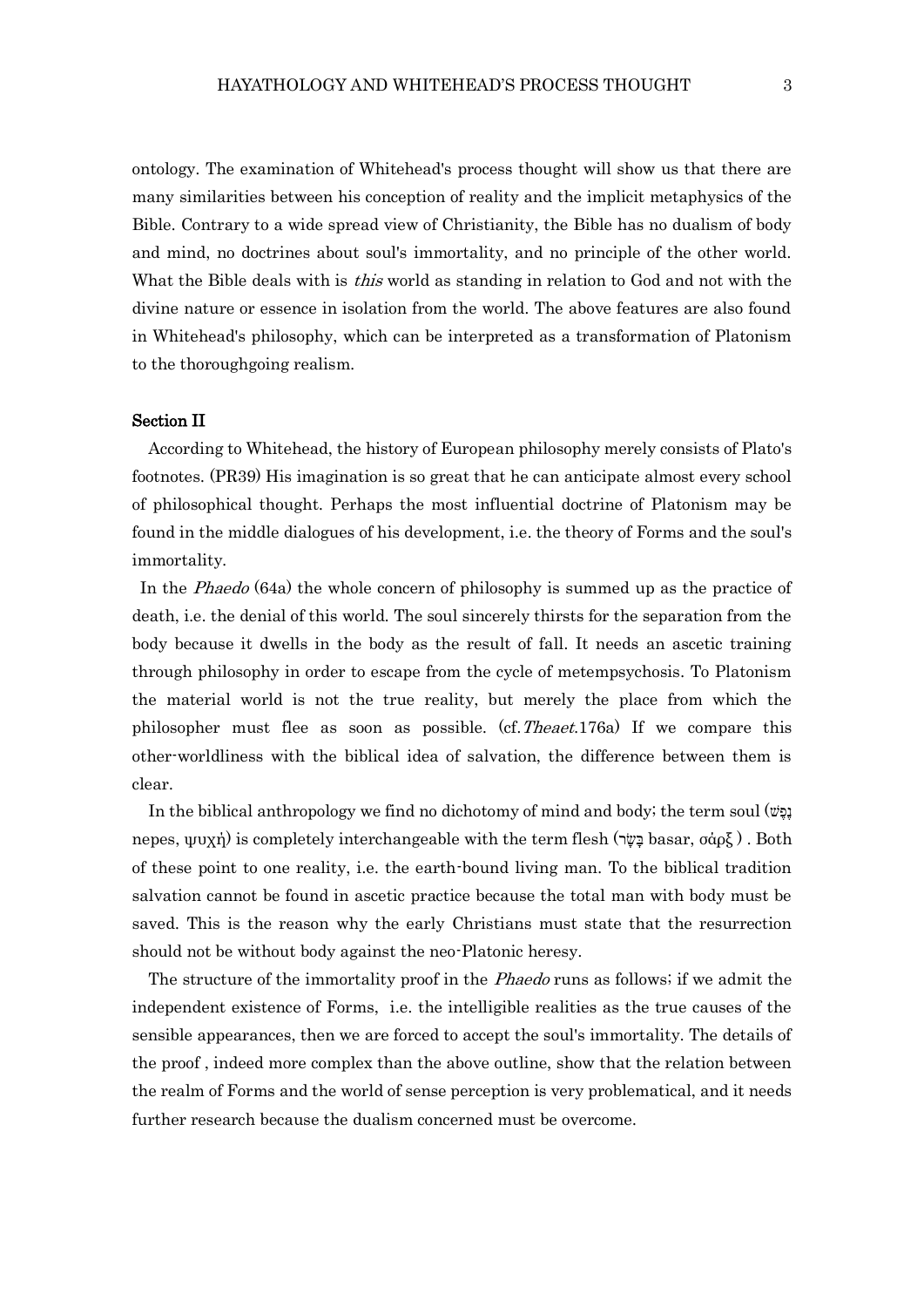The theory of Forms is not only a matter of historical concern, but also one of the most crucial problems of *hayathology*; the latter does not separate being from becoming, while the former posits the absolute existence of timeless forms independent of the world of becoming. As our aim is the truth of *hayathology*, we must examine the immanent criticism of the theory which only uses purely philosophical arguments. Recent Platonic exegeses elaborate on the so-called Third Man Argument which appeared originally in Alexander's commentary of metaphysics. This argument runs as follows; if the Form of man and particular men belong to the same logical type, the relation between them forces us to posit another kind of Form, the Third Man, and this leads to an infinite regress. If we reformulate the argument in terms of modern logistics, we find the above aporia in the self-predication of the Form.

It is very interesting that Whitehead met a very similar type of paradox, when he collaborated with Russell on the type theory of *Principia Mathematica*. The reason why such a queer result occurs is due to an instance of the fallacy of misplaced concreteness, i.e. mistake of the abstract for the concrete reality. Whitehead points out the origin of the fallacy as follows;

--- Greek philosophers, and in particular Plato, seem to have held this doctrine in respect to qualitative abstractions. In so far as we abstract from our experience the brute particularity of happening here and now amid this environment, there remains a residue with self-identities, differences, and essential interconnections, which seems to have no essential reference to the passage of events. According to this doctrine, as the result of this discard of the factor of transition, we rivet our attention on the eternal realm of Forms. In this imagined realm there is no passage, no loss, no gain. It is complete in itself. It is self-sustaining. It is, therefore, the realm of the "completely real " --- (MT 68)

The criticism of the theory of Forms is indeed a starting point of metaphysics, which is to provide the most universal principles for this world of sense as well as for invisible realities. Being aware of the fact that Plato's theory of Forms rests on the mere abstractions from the reality, Aristotle , elaborates on his own revision of the theory; the immanent principle of what things are. The Forms occupies one of the four causes of Aristotelian metaphysics. As Platonic Forms cannot explain the movement of the sensible world, Aristotle introduces the concept of matter as the substratum of changing qualities. All sensible things are complexes in which Form embedded in more or fewer layers of matter. The world presents itself to Aristotle as a hierarchy, the highest member of which is the immaterial form, the unmoved mover, and the lowest of which is the prime matter, the negative principle of movement. The conception of God as the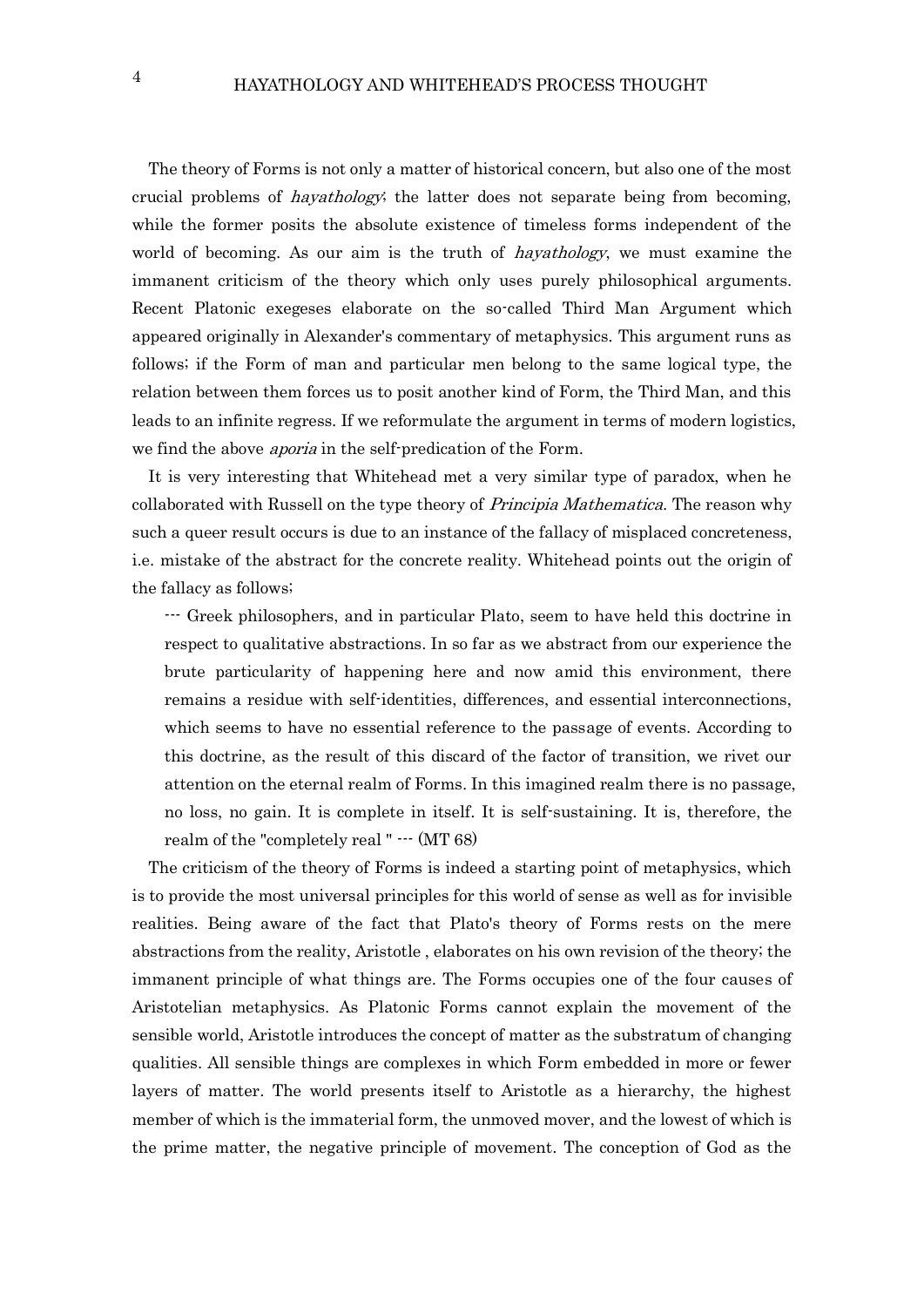Form of forms, which is at the same time the first cause, was adopted by the medieval scholastic philosophy in spite of the fact that it is too static for Christians to accept. Aristotle ascribes to God presented in the twelfth book of his metaphysics, only that kind of mental activity which owes nothing to the body, because physical activity is excluded by the immaterial nature of God. Though St. Thomas and other schoolmen tended to interpret Aristotle in a theistic sense, the relation between God and the world as conceived by them is one-sided and lacks the dynamism of biblical revelations. It is not too much to say that Christian philosophy is destined to suffer from the idea of "θεός  $\alpha \pi \alpha \theta$  (God without suffering) if it remains to be under the influence of Aristotelian metaphysics. The idea is the very opposite of the biblical picture of God, who can feel the pains of men, represented by Jeremiah as one who says, "My bowels are troubled for him."

One of the most remarkable features of Hebrew thought is that it totally lacks the concept of matter ( cf. C. Tresmontant) . While Platonists look on any move from the one to the many as a degradation and a fall, the Hebrew considers the same as a creative advance, which cannot be 'explained away by the negative principle of matter.

To Platonic type of philosophy the One, separated from Itself, is undone in multiplicity by the negative principle, "matter" or " $\chi \omega \rho \alpha$ ". The fact of movement must be explained away by it, because only the particular things can move. The implicit metaphysics of the Bible, by avoiding this negative principle, is able to look upon the genesis of things as a positive act, in itself desirable because it is excellent. Individuation is no longer to be disposed of through the intervention of matter. The explanation lies in the creative act itself, which wills the existence of this, or that being. The reason why the problem of individuation has been one of the most controversial problems must be sought in the great gap between two different conceptions of the individual: one is merely the necessary postulate of the theory of movement, the other the very object of God's concern.

Aristotle, though taking the individual substance as the basis of ontological discourse, retains the primacy of Forms. He identifies the concept of Form and matter with that of actuality and potentiality. The Form causes us to catch an individual as what it is, because the actual precedes the potential. The primacy of the concept of substance as well as that of Forms are the leading features of his metaphysics. The inquiry after what constitutes the substance of the world is the theme of metaphysics in Aristotelian philosophy. The concept of substance, however, is no less problematic than that that of Forms. The definition of it immediately creates an *aporia*; how is it possible for different substances to interact each other? The absolute character of substance leads to the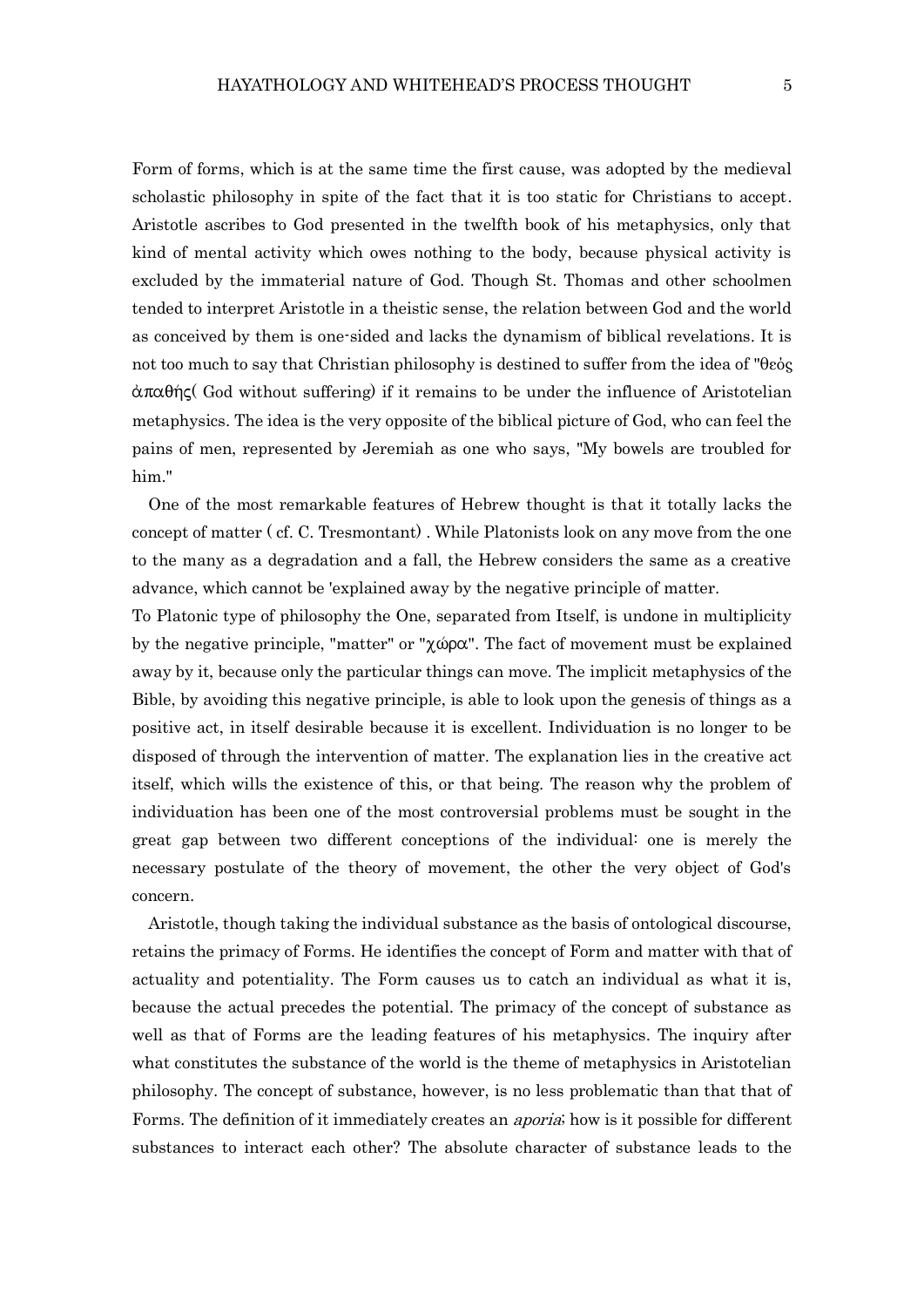monistic system such as Spinoza's, in which there is only one substance, the World identified with God. Pantheism is an inescapable result if we consistently follow the logic of substance. If we are to avoid it, we must assign a different meaning to the word "substance" when we apply it to God. This is a kind of equivocation, which makes God an exception of the philosophical principle. It only reveals the weakness of the system unless the equivocal concepts are analysed clearly.

## Section III

It is customary that Whitehead is called a Platonist. The philosophy of organism, as he himself calls his own system, is thought to be a modern revival of Platonism "with the least changes necessary by the intervening two thousand years of human experiences". (PR 39) The title, however, is a misleading one, for it involves the dualism which Whitehead earnestly tries to overcome in his writings. There is no dichotomy of appearance and reality, of the sensible and the intelligible in his system. As for the theory of Forms, he even mentions it as if he were another Aristotle, as a severe critic of the so-called participation theory. According to Whitehead the simplest theory about types of being is that some extreme type exists independently of the rest of things, and its naive attachment to the realm of Forms is entirely without justification. So he asks ironically, citing Parmenides' words, " How about the form of mud, and the forms of evil, and other forms of imperfection ?" (MT69) Of course this does not contradict the high estimate of Plato which he usually shows in a respectful manner.

The greatness of Plato does not consist in systematizing, but in the critical attitudes with which he has anticipated most of the criticism against his doctrines (cf. AI 104). Whitehead is not a disciple of Platonism, but a critical successor of Plato's philosophy.

It must be remembered that the late dialogues after the Republic were Whitehead's main concern (cf. DW177), as treasure of philosophical suggestions, while the Platonists mainly derives their inspirations from those in which the theory of Forms plays the principal parts.

When we compare Whitehead's revision of the Ideal Theory with that of Aristotle's, we find that both try to overcome the "χωρισμός (separation)" of the Forms from the sensible world by means of the modal concepts, i.e. actuality and potentiality.

Aristotle takes the immanent forms as actualities and matter as potentialities. Whitehead's conception of modality is exactly the opposite; he gives the status of pure possibility to his eternal objects (i.e. his version of Ideas) and that of actuality to the unified concept of Becoming and Being, i.e. Actual Entities.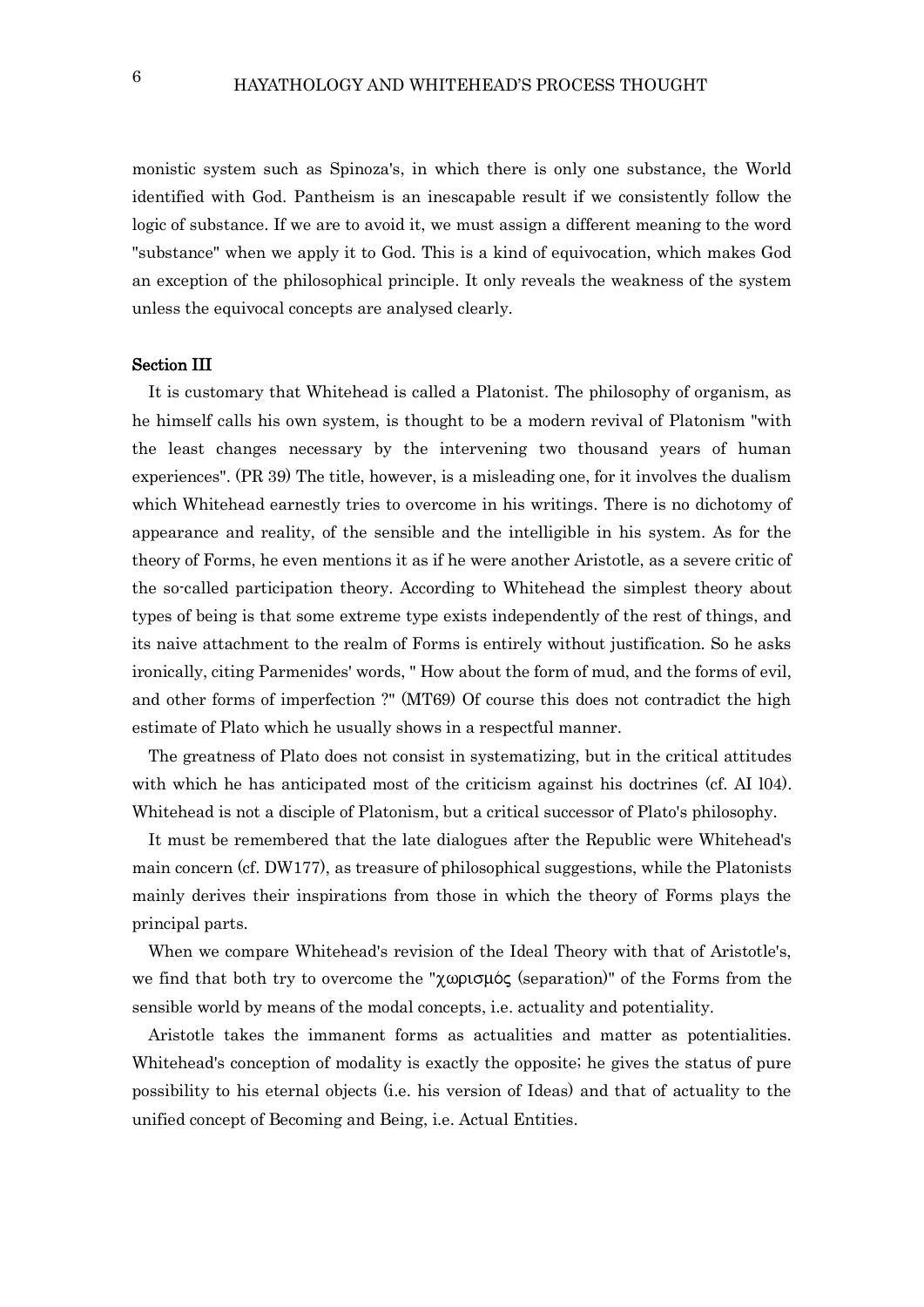Why does the realm of Forms become that of pure possibilities in the case of Whitehead? The answer must be sought in the different modes of logic behind ontology between Aristotle and Whitehead. We proceed to explicate that difference in the following.

Whitehead's logical thought is based upon the he ramified type theory in *Principia* Mathemetica. The self-predication which causes many *aporias* is prohibited by the vicious circle principle; whatever involves all of a collection must not be one of the collection. The forms become to have both objective and functional characters; objective to the higher type and functional to the lower type. (PM 37) To Aristotle the logical principle that the predicate of a predicate is predicable of the first subject, i.e. nota notae est etiam nota rei ipsius is the foundation of his theory of substance.

The substance is the ontological basis of other categories. To Whitehead the logical principle concerned does not hold at all. It is a type-mistake, and flatly denied. The category of substance disappears as the subject-predicate structure of dependence is a misplaced one. The concept of modality suffers from a radical change as well as that of substance. According to Russell, the collaborator of Whitehead, much false philosophy has arisen out of confusing propositional functions with propositions. In all traditional philosophy there comes a heading of modality which discusses necessary, possible, and impossible as properties of propositions, whereas in fact they are properties of propositional functions. The propositional function" is a technical term, which is not true or false in itself. The forms take a part of propositional function to the objects of the lower type. If anything is red, what makes us think of it as a red thing, the form, is not red. So the propositional function that x is red is neither true nor false. The particular object, on the other hand, can not be "necessarily red", or "possibly red", unless some functional characters are taken into consideration. The logical theory of types is a preamble of the theory of objects in the later stage of Whitehead's development. The forms make an abstract hierarchy (SMW 191), which is not a completed self-sufficient system.

--- The forms are essentially referent beyond themselves mere fantasy to impute them any "absolute reality", which is devoid of implications beyond itself. The realm of forms is the realm of potentiality, and the very notion of potentiality has an external meaning. It refers to life and motion. It refers to inclusion and exclusion. It refers to hope, fear, and intuition. Phrasing this statement more generally, --- it refers to appetition. It refers to the development of actuality, which realizes and yet more than form. It refers to past, present, and future. (MT 69) $\cdots$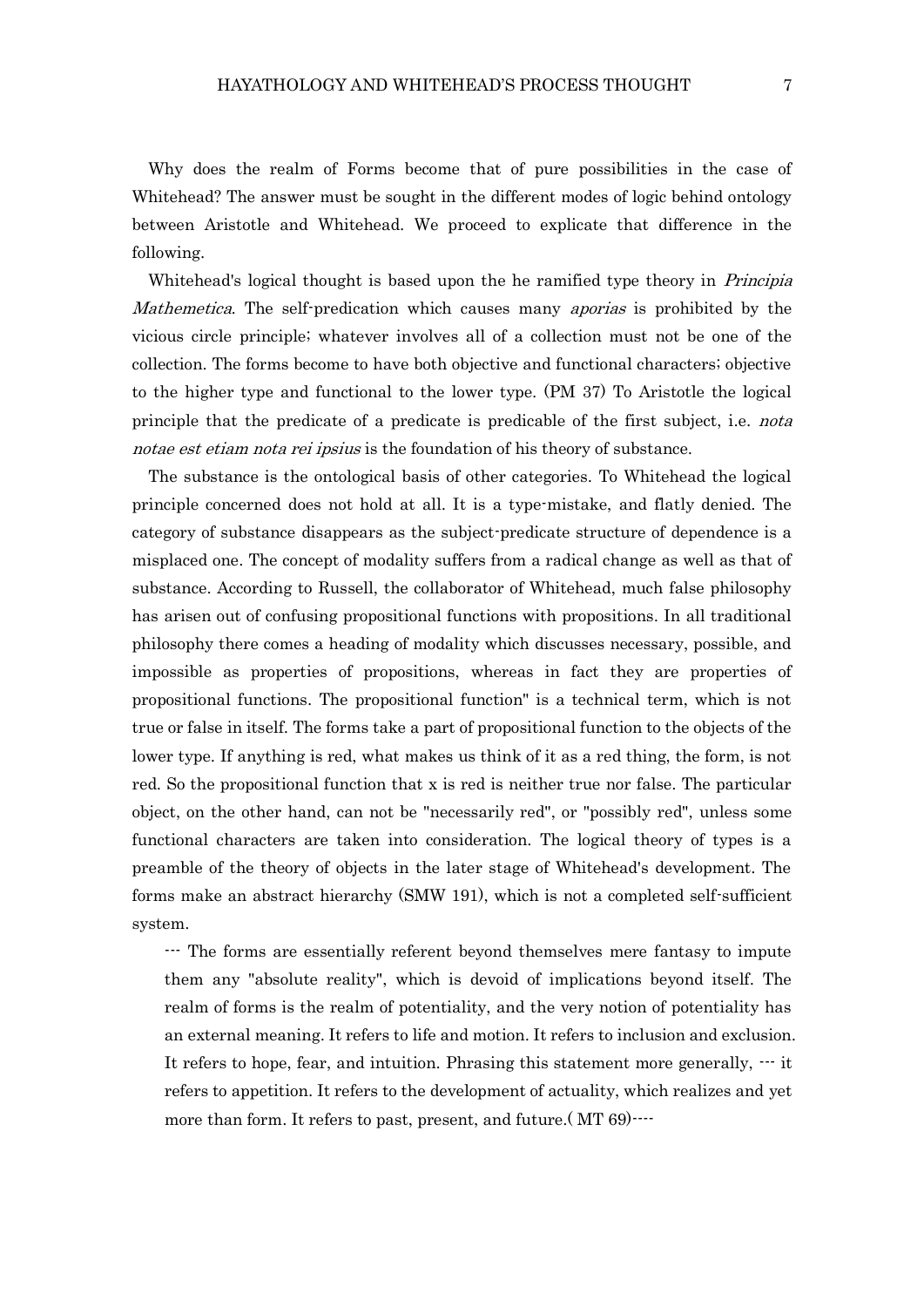While the realm of the forms loses substantial characters, the concept of matter completely fades away in Whitehead's system. His elimination of materialism is radical; first he criticizes the scientific concept of matter which causes us to bifurcate nature; second, he disposes of the metaphysical concept of matter in his categorial schemes. The bifurcation of nature has a historical reason for its introduction into science, the explanation of which is the theme of his "Concept of Nature". It is the unquestioned tendency to postulate a substratum for whatever is disclosed in sense awareness, namely, to look below what we are aware of for the substance in the sense of concrete thing. This is the origin of scientific concept of matter, and it leads scientists to accept the causal theory of perception according to which scientific objects such as molecules, atoms, an magnetic waves are the realities which causes our body to receive sense perceptions.

Whitehead protests against the bifurcation of nature because it posits two kind of nature, which, in so far as they are real, are real in different senses. One is the causal nature, which is the study of speculative physics. This would be the reality which is there for knowledge, though on this theory it is never known. For what is known is the other sort of reality, the apparent nature, which is only the by-play of mind. Thus there would be two natures, one is the mere conjecture, the other is the dream.

Though the denial of matter can be maintained within the purely phenomenalistic domain, Whitehead proceeds to undertake a difficult task of speculative philosophy; he provides an alternative scheme of concepts other than that of matter in order to explain the experience of movement and creation. What takes the place of the metaphysical concept of matter is one of the ultimate categories in Whitehead's system, i.e. creativity.

----"Creativity " is another rendering of the Aristotelian matter and of the modern neutral stuff. But it is divested of the notion of passive receptivity, either of form or of external relations; it is the pure notion of the activity conditioned by the objective immortality of the actual world, a world which is never the same twice, though always with the stable element of divine ordering. (PR 31)----

Whitehead cites the vision of Ezekiel in order to explain the miraculous power of creativity; "So I prophesied as he commanded me, and the breath came into them, and they lived, and stood up upon their feet, an exceeding army."(PR 85)(Ezek.37-10)

The breath of feeling which creates a new individual fact has an origination not wholly traceable to the mere data. They clothe the dry bones with the flesh of a real being, emotional, purposive, appreciative.

Both for Plato and for Aristotle there is more in the immutable than in the moving, and one goes from the stable to the unstable by a simple diminution. Whitehead, on the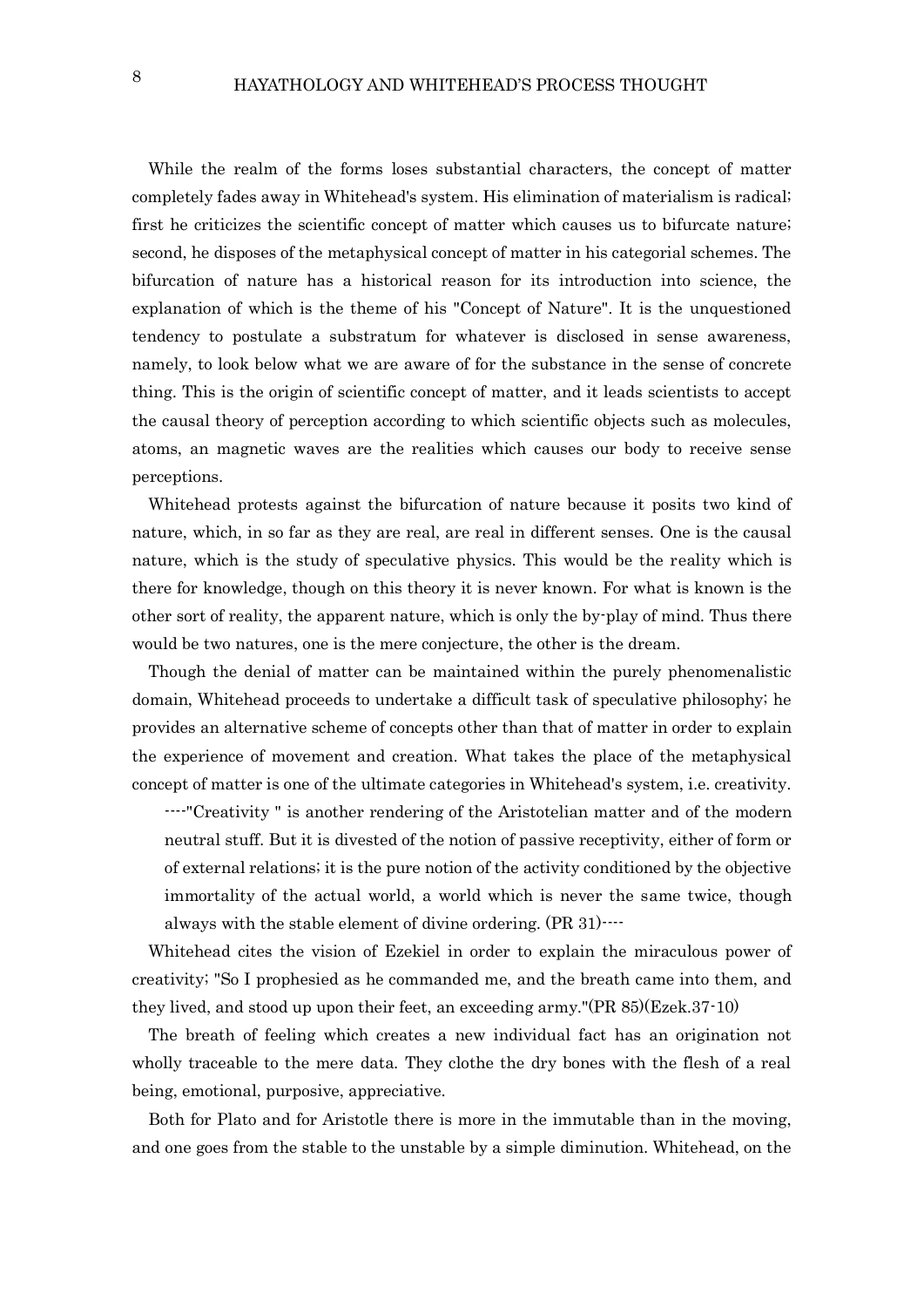other hand, has attached greater importance to the contrary movement, that of biogenesis, of creative evolution.

He has transformed the Greek concept of time into the diametrical one; the separation of time from space is condemned as a fallacy of misplaced concreteness: for it makes us to lose sight of the true nature of events.

In fact time and space are intimately connected in the four dimensional manifolds as Whitehead's physical works teach us. The concrete basis of time and space is provided by events with interrelations of each other. The mathematical concepts of space-time are abstracted from this basis. An instant of time as well as a geometrical point of space is a product of extensive abstraction.

### Section IV

We have seen that the concept of creativity is one of the ultimate categories in Whitehead's philosophy. It has a transcendental character to the other categories; it precedes both actual entities and eternal objects. We have also observed that biblical metaphysics by avoiding the negative principle of Platonism lacks the concept of matter as the principle of movement or individuation; to the Hebrew the multitude of beings is the result of an eminently positive act, a creation.

Though Whitehead repudiates the official formulation of authoritarian theology as "the deep idolatry" which fashions God in the image of the despotic prince of this world (PR.342), he basically agrees to the biblical ideas involved by the doctrine of trinity. He estimates the contribution of Alexandria and Antioch theologians as the only thinkers who in a fundamental metaphysical doctrine have improved upon Plato, because they had to grapple with the problem of mutual immanence between God and the world. (AI 168)

What metaphysics requires is a solution exhibiting the plurality of individuals as consistent with the unity of the Universe, and a solution which exhibits the World as requiring its union with God, and God as requiring his union with the world. The trinitarian doctrine points out the way in which Platonic metaphysics should develop, if it is to give a rational account of the role of the persuasive agency of God.(AI 169) Against the Platonic doctrine of subordinate derivations, the final insistence on the immanence of God was a fine effort of the early Christian ages. According to Whitehead their general concept of the Deity stopped all further generalization; they made no effort to conceive the world in terms of the metaphysical categories by means of which they interpret God, and they made no effort to conceive God in terms of the metaphysical categories which they applied to the world .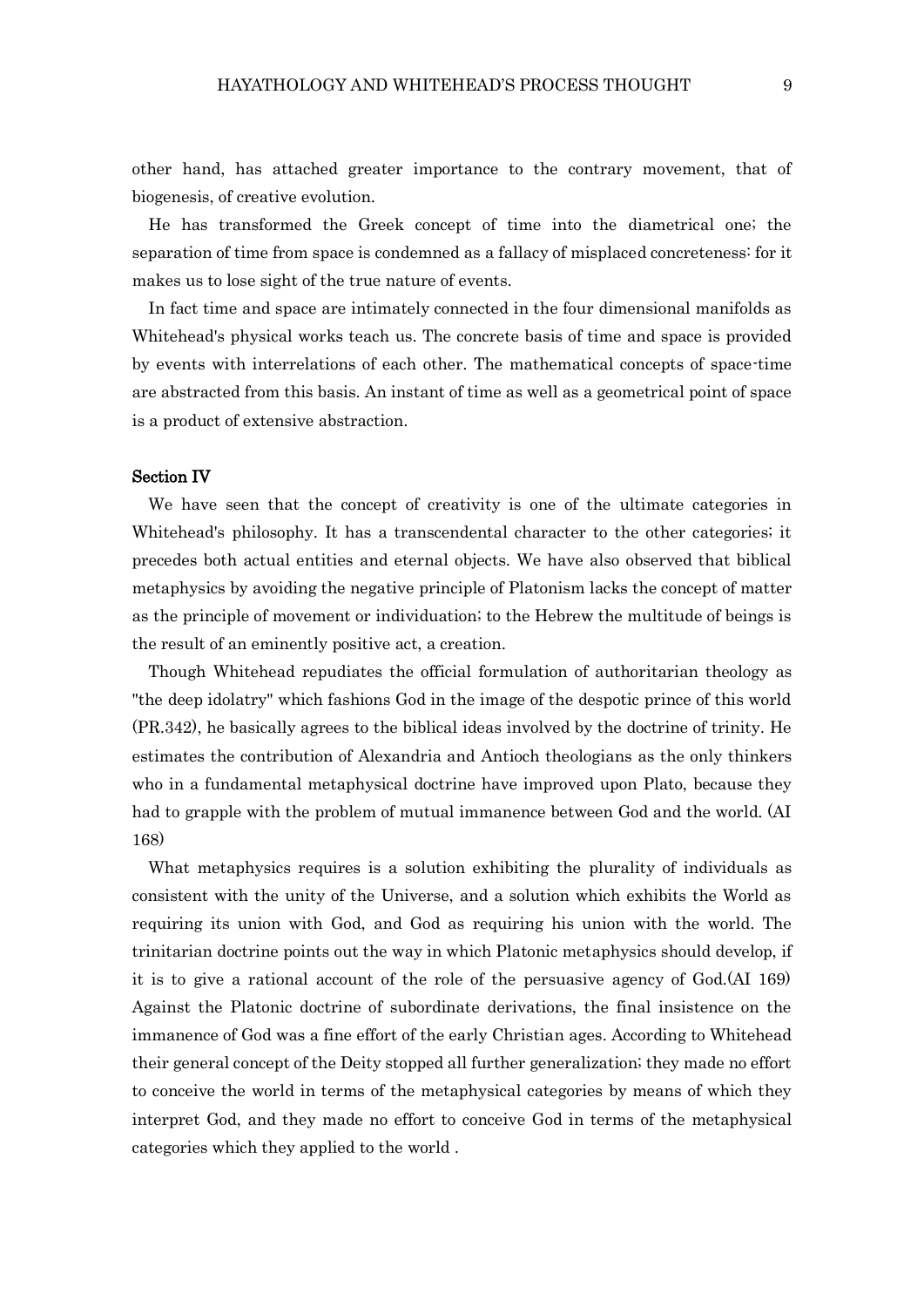What Whitehead mentions is the doctrine of mutual immanence among three persons of the trinity. He applies it to every actual entity as the principle of relativity.

---The principle of universal relativity directly traverses Aristotle's dictum, "A substance is not present in a subject." On the contrary , according to this principle an actual entity is present in other actual entities. In fact, if we allow for degrees of relevance, we must say that every actual entity is present in every other actual entity. The philosophy of organism is mainly devoted to the task of making clear the notion of "being present in other entity." (PR 50)---

The originality of Whitehead consists in applying of this principle to the theological problem on the relation between God and the world. God needs the world, i.e. a multiplicity of actual occasions because the completion of God's nature into a fullness of physical feeling is derived from the objectification of the world in God.

In the similar way the world needs God because He is the principle of concretion from which each temporal concrescence receives that initial aim from which its self-causation starts. (PR 245) God and the actual world jointly constitute the character of the creativity for the initial phase of the novel concrescence. Whitehead deals with the key concepts of theology as if they were always involving ambiguity.

In the last part of Process and Reality he proposes a group of antitheses as the final summary of his speculation. They seems self-contradictory if we lose sight of a sift of meaning which converts the opposition into a contrast.

While the traditional theology insists on the one-sided transcendence of God over the world, he contrasts with it the transcendence of the world over God. Similarly God's immanence in the world is contrasted with the immanence of the world in God, God's permanency with the permanency of the world, and so on.

The point of Whitehead's, summary can be found in the doctrine of subject-superject. Every actual entity including God has this character: it transcends other entities as subject, and it is immanent in other entities as *superject*. As subject every actual entity is in a process, while as a *superject* it enjoys objective immortality. The concept of objective immortality is not only a religious one, but also a metaphysical description of the highest generality. Actuality in perishing acquires objectivity, while it loses subjective immediacy. (PR 29) The "perpetual perishing" of individual absoluteness is foredoomed because the concrete finality of the individual is nothing else than a decision referent beyond itself. The very perishing of absoluteness is the attainment of "objective immortality". (PR 60) The creature perishes and immortal. (PR 82) The religious dimension of mortality follows from the general description. Each actuality in the temporal world has its reception into God's nature. The correspondent element in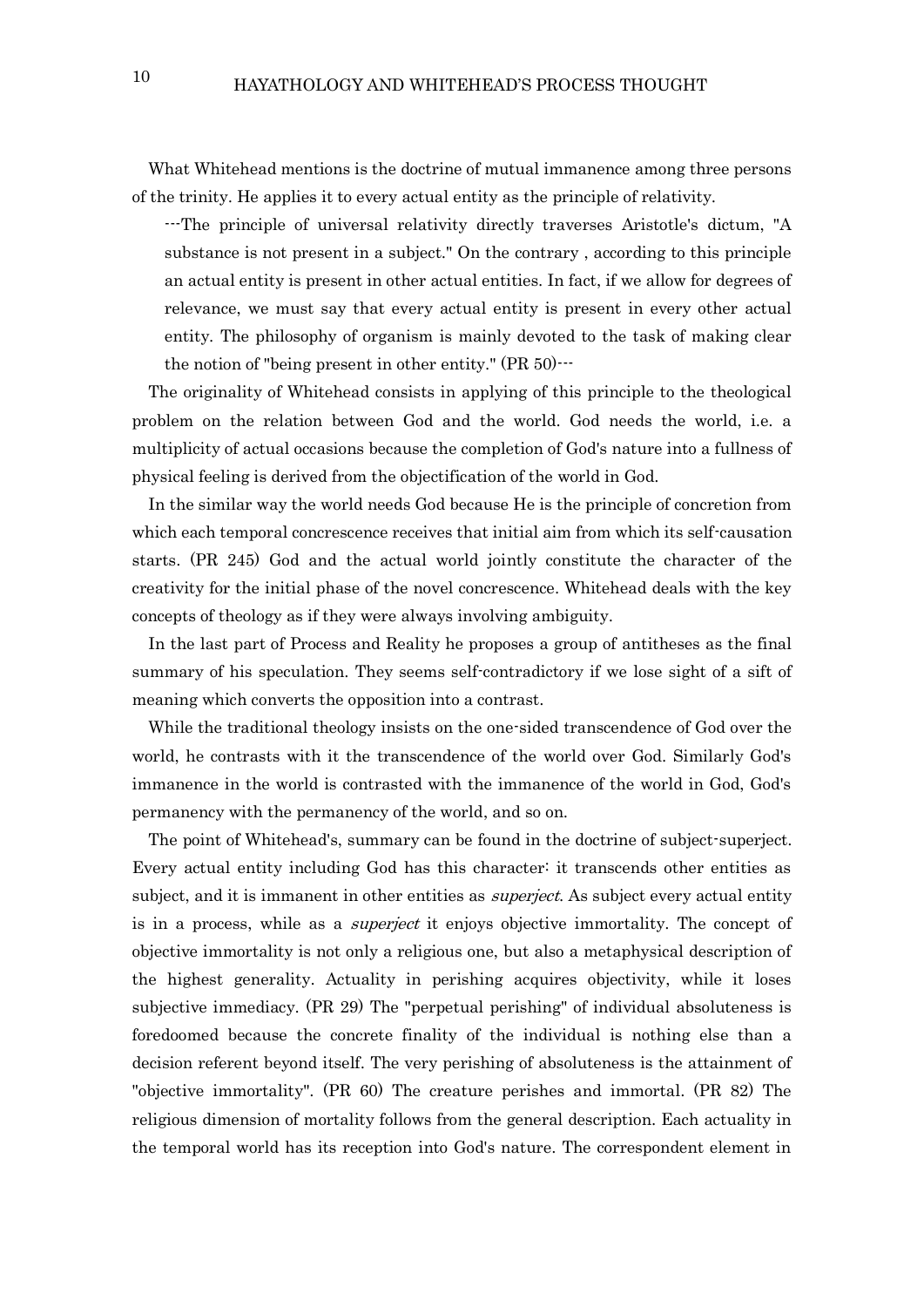God's nature is not temporal act but is the transformation of that temporal actuality into a living, ever-present fact. An enduring personality in the temporal world is a route of occasions in which the successor some peculiar completeness sum up their predecessors. The fact in God's nature inherits from the temporal counterpart according to the same principle as in the temporal world the future inherits from the past. Thus in the sense in which present occasion is the person now, and yet with his own past, so the counterpart in God is that person in God. (PR350)

Thus we arrive at the conclusion of *Process and Reality*, which presents the image of God, the great companion, and justifies the insistent craving for immortality on the basis of "the present, unfading importance of our immediate actions, which perish and yet live for evermore".

### References

The key for references to the cited works of Whitehead is as follows:

PR -- Process and Reality, corrected edition ed. by David Ray Griffin and Donald W. Sherburne, New York: The Free Press, 1978 (originally published in 1929) .

MT -- *Modes of Thought*, New York: The Macmillan Company, 1938.

AI -- *Adventures of Ideas*, New York: The Macmillan Company, 1933.

DW -- Dialogues of Alfred North Whitehead, as recorded by Lucien Price, Boston: Little, Brown and Company, 1954.

PM<sup>--</sup> Principia Mathematica, Cambridge University Press, 1962 (originally published in 1910).

SMW -- Science and the Modern World, New York: The Macmillan Company, 1925.

CN--Concept of Nature, Cambridge University Press,1964(originally published in 1920). RM-- Religion in the Making, New York: The Macmillan Company, 1926.

l. E. Gilson, L'esprit de la philosophie medieval, Paris 2ed. (1944) p. 51.

English trans. :The Spirit of Medieval Philosophy, New York,1940.

K. Kremer, Die neuplatonische Seinsphilosophie und ihre Wirkung auf Thomas von Aquin, Leiden:E.J.Brill, 1971, p.396

2 Thorleif Boman, Das hebraische Denken im Vergleich mit dem Griechishen, Göttingen: Vandenhoeck & Ruprecht, 1954, pp.27-39.

3. Abraham, J.Heschel, God in Search of Man-a philosophy of Judaism, New York: Octagon Books, 1955, p.16,

4. Tetsutaro Ariga(有賀鐵太郎), The Problem of Ontology in Christian Thought (キリスト 教思想における存在論の問題), Sobunsha(創文社),1969, pp.177-200).